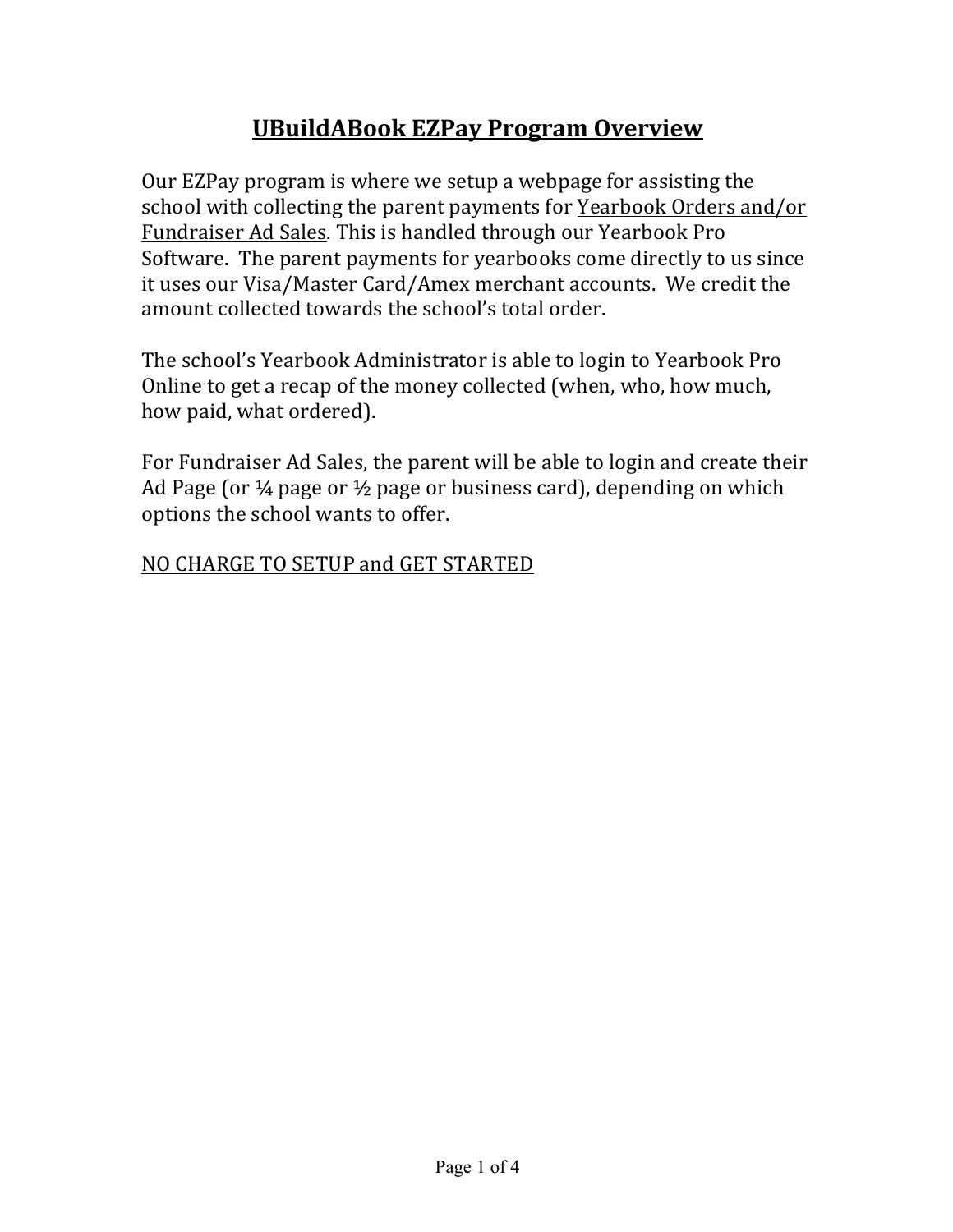# **UBuildABook EZPay FAQ for School**

## **How can parents pay for the yearbook and/or ads?**

Our standard payment accepts Visa, MasterCard, Discover and American Express. Special arrangements can also be made for accepting Electronic Checks. That information would be communicated on the individual school's selling page.

## **How is the school informed about the EZPay Yearbook Orders?**

The Yearbook Administrator can login to Yearbook Pro Online and see a recap of pre-sold books (date, student name/homeroom, quantity, amount paid and order details) and Ads purchased  $(1/4$  page,  $\frac{1}{2}$  page, full page, etc).

## **How is the EZPay payment price determined and updated?**

The school determines the price(s) to be charged and the effective dates of the prices. This information is sent to the school's yearbook coordinator at UBuildABook and the payment webpage is updated on the effective date of the prices. The school also determines the cutoff date for accepting EZPay yearbook orders and/or ad orders.

## **What happens with the money that is paid by the parents?**

- The parent payments for yearbooks come directly to us since it uses our Visa/Mastercard/Amex Merchant Accounts.
- Our online reporting details the monies that have been collected.
- The monies collected for yearbook sales (less the 3% credit card merchant fee) are applied directly to the school's yearbook invoice.
- The monies collected for yearbook Ad Sales (less the 10% royalty and credit card merchant fee) are applied directly to the school's yearbook invoice.
- All amounts collected will reduce the balance owed for the yearbooks.
- Any overage in the amount of money collected can be returned to the school or use as next year's yearbook deposit.

# **How/when is the yearbook distributed?**

Yearbook Distribution depends on the arrangement made by the school. There are two options which can be selected by the school:

Option 1: All yearbooks are sent to the school for distribution to the students. This is the lowest cost option since bulk yearbook shipping is the least expensive shipping option.

Option 2: Yearbooks can be mailed directly to the shipping address requested by the purchaser of the yearbook. This option has an extra shipping and handling fee associated with it.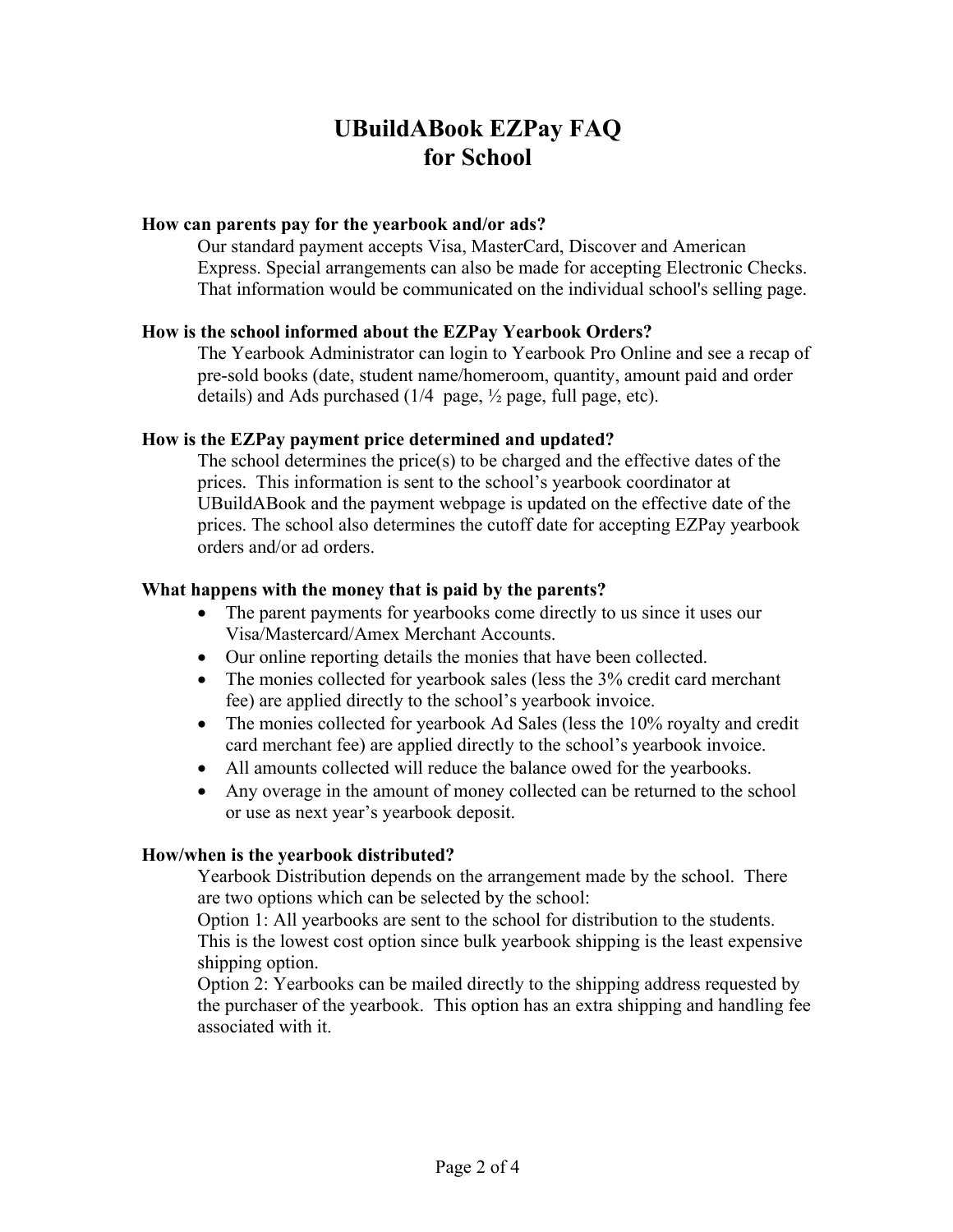# **UBuildABook EZPay FAQ for Parents**

## **How can I pay for the yearbook?**

We accept Visa, MasterCard, Discover and American Express. Some U.S.-based schools have also arranged for check order processing. That information would be communicated on the individual school's selling page.

#### **I tried to order a yearbook but it says I'm past the deadline, now what?**

Please contact your school yearbook advisor. UBuildABook cannot accept orders past the online ordering deadline determined by the school.

## **What should I do if I am uncomfortable placing an order online.**

Our website is 100% secure. It is as safe as purchasing in a store or over the phone. However, you can call our support line and we will enter the order on-line for you (using the same order form you have access to).

# **I can't find my receipt.**

An automated receipt is emailed to you right after your order is placed. Please make sure to also check your spam filter. If you are unable to locate your receipt please see the instructions for contacting UBuildABook under section highlighted in Yellow below.

# **I would like to change or cancel an order?**

If details entered in your order must be changed after the order has been processed, you must contact the school directly.

If you wish to cancel your order for any reason and less than seven (7) days have passed since the date of the order, please follow the instructions for contacting UBuildABook under section highlighted in YELLOW below. If more than seven (7) days have passed since the date of your order, you must contact the school directly. Please see the instructions for contacting your school highlighted in YELLOW below.

# **How/when is the yearbook distributed?**

Yearbook Distribution depends on the arrangement made by the school. There are two options which can be selected by the school:

Option 1: All yearbooks are sent to the school for distribution to the students. This is the lowest cost option since bulk yearbook shipping is the least expensive shipping option.

Option 2: Yearbooks can be mailed directly to the shipping address requested by the purchaser of the yearbook. This option has an extra shipping and handling fee associated with it.